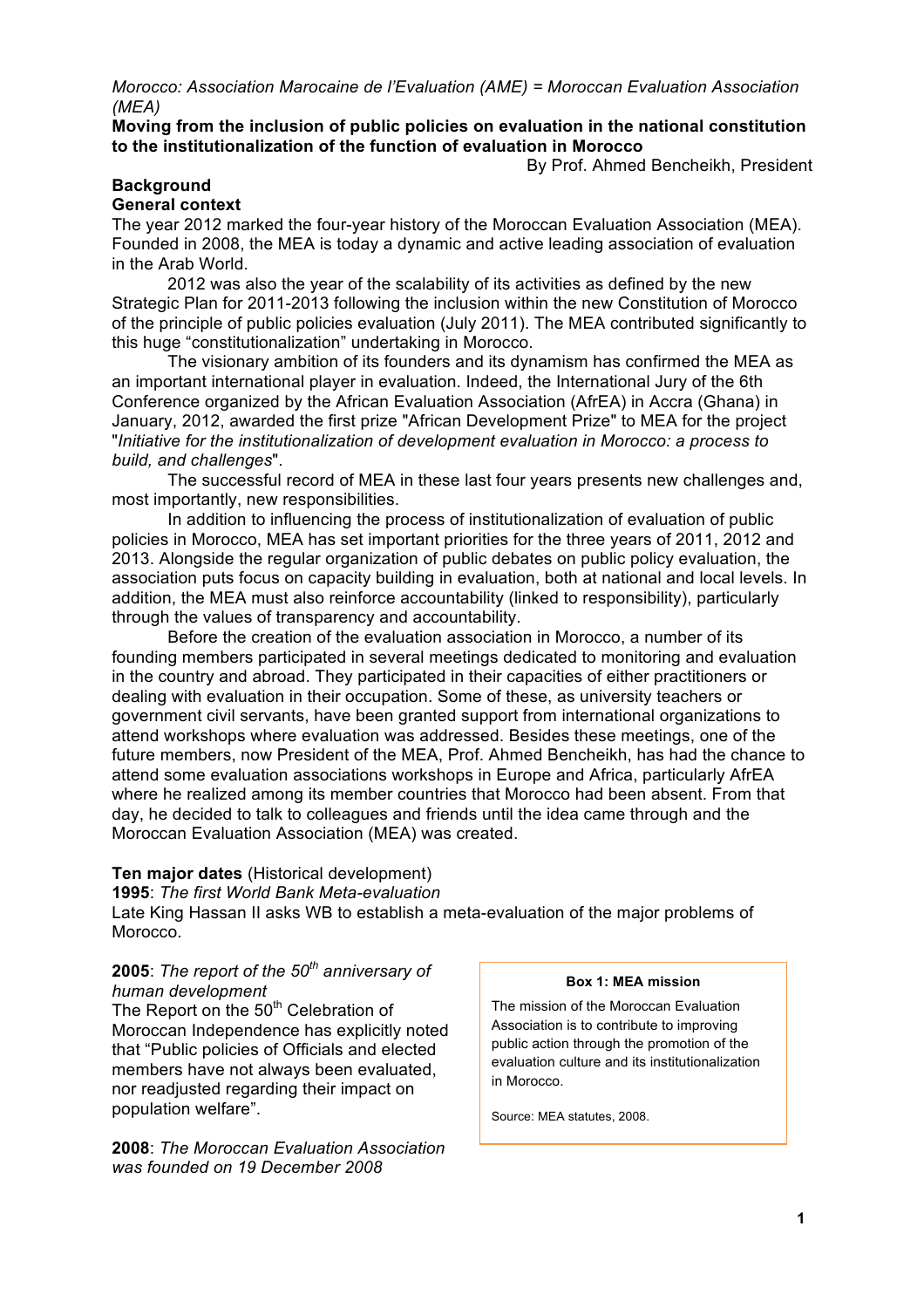A small committee of five members set up the conditions for the formal establishment of MEA in 2008: Concept paper, statutes, administrative procedures, press release, etc. The committee organized a general

constituent assembly on December 19, 2008. 45 founding members attended the meeting.

**2009:** *Towards evaluation constitutionalisation* The President of MAE had a number of interviews with some media (the press) explaining the urgent need of the evaluation constitutionalisation (inclusion of evaluation in the constitution).

#### **Box 2: MEA commitments**

- MEA is committed to promoting awareness of the determinant character of M&E in the strategies of development of public policies;
- Increasing public debate on evaluation practices and their impact on development;
- Reinforcing the evaluation community in Morocco through acquisition of specific skills in M&E;
- Advocacy on behalf of the institutionalization of the evaluation of public policies in Morocco.

<u>Source : MEA statues, 2008.</u>

### **2011, year of major changes**

- ! MEA General Assembly adopted its new strategic plan (2011-2013) which established the constitutionalization of the evaluation of public policies as a strategic priority.
- ! Arab Spring events started in Morocco.
- ! The King Mohamed VI, in a historical speech, focuses on the relationship between responsibility and accountability.
- MEA presents its memorandum to the Commission for the revision of the Constitution requiring the constitutionalisation of accountability and evaluation of public policies.
- Morocco adopted the principle of evaluation of public policies in its Constitution**.**

**Box 3: New Moroccan Constitution (2011)**

*« Parliament exercises legislative power. It votes laws, controls Government action and evaluates public policies* ».

Source: Royaume du Maroc, Constitution, article 70.

### **May 2012**

MEA organized the first of workshop in favour of members of Moroccan Parliament on the theme: "Political accountability and evaluation of public policies".

### **Driving forces**

The creation and success of MEA were facilitated by two driving forces as described in the following categories:

External driving forces:

- ! The context of political reforms that Morocco knew before the death of King Hassan II and the accession of King Mohammed VI (from 1999).
- The added value concerning the creation of an NGO (among the thousands of Moroccan NGOs) dedicated to accountability and evaluation of public policies in Morocco.
- ! The impetus given by the "Arab Spring" in Morocco (February 20 movement) constitutional reforms helped bring the initiative of MEA in the heart of policy changes (link between responsibility and accountability).

Internal driving forces:

- The vision of the President and founding members of the MEA to launch an organization that would promote the principle of accountability in Morocco on the basis of promoting the culture of evaluation.
- ! The transferable skills confirmed several executive board members and several members contribute to support the MEA in its action.
- ! The credibility gained during the current experience of the MEA in advocating for the institutionalization of the evaluation function, including inclusion of the constitutional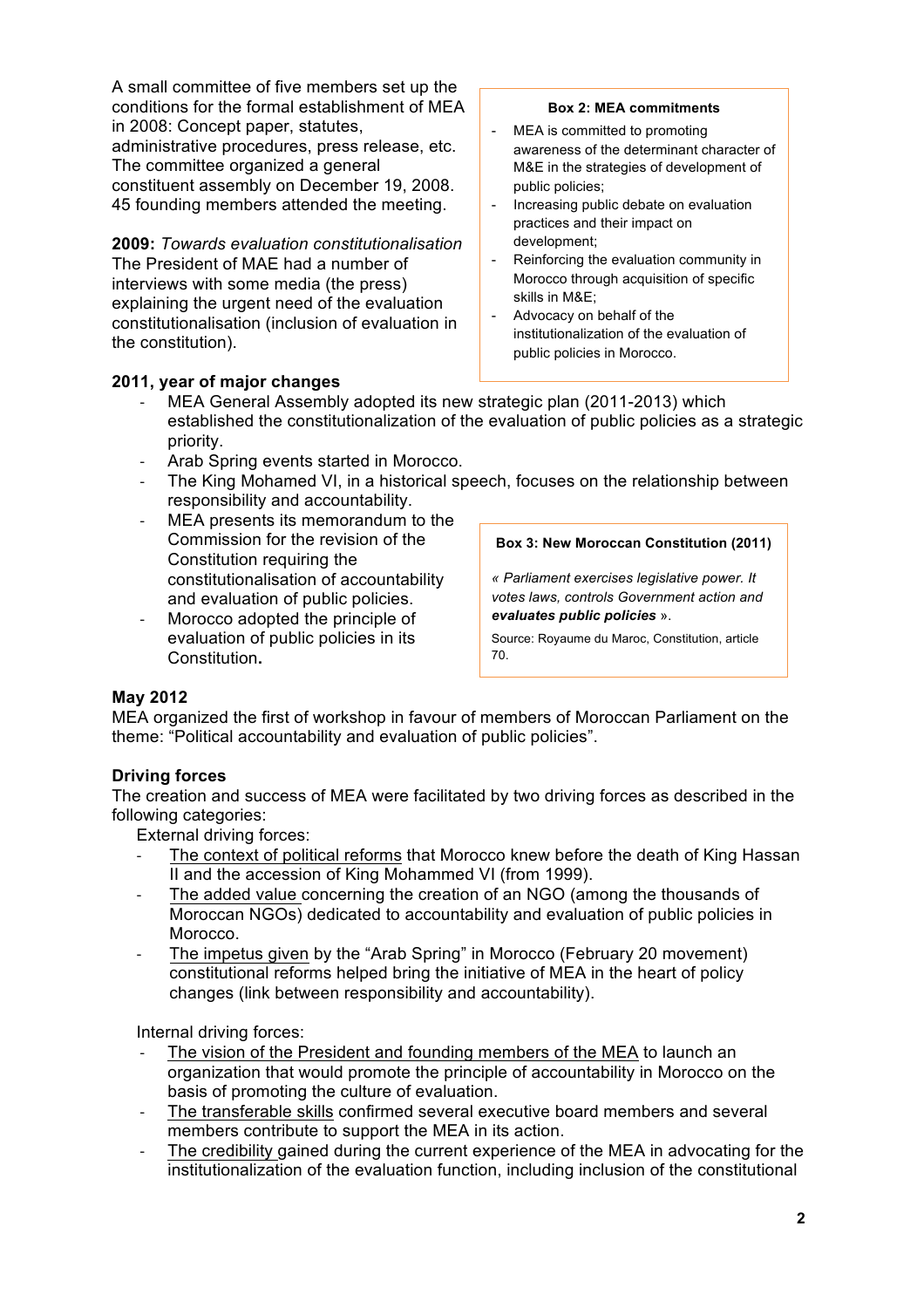principle of accountability and evaluation of public policies (Constitution of Morocco, July 1, 2011).

### **The key players**

The founding members of MEA chose a broad representation of key players working and / or interested in evaluating in Morocco, including university professors and researchers, public administration officers, civil society/ NGOs, independent consultants, UN and international organisations.

MEA is led by a board (governing body) composed of nine elected members.

#### **Strategy and Implementation**

**MEA contributes to strengthen an enabling environment for culture and practice of evaluation in Morocco**

**In line with Strategic Priorities 1 and 2 of MEA Action Plan 2011-2013**: SP 1: *Promotion of public debate on the constitutionalization of public policies evaluation in Morocco.*

SP 2*: Accompanying the process of institutionalizing the function of evaluation in Parliament, in public administration and local government (Region, municipality, etc.).*

Since its inception, MEA has decided to adapt its plea on the institutionalization of evaluation based on conditions in the same context of political reforms in Morocco since the 90s. To make more effective its approach, MEA is based on two types of strategies:

- ! *Leverage strategy* (2009-2011)
- ! *Focused strategy* (2011-2013)

### **From the leverage strategy (2009-2011)**

From 2009 to 2011, MEA developed a strategy of leverage to create the conditions to positively influence the context of evaluation and accountability in Morocco. This strategy has had support its plea on the choice of the elements favourable to the development of evaluation in Morocco. Few in number, but largely significant, these elements can be summarized in the following:

- The Royal speeches on evaluation, including public policies, and other reports: Various political declarations have been announced these last years on evaluation institutionalization in Morocco, namely by King Mohammed VI. The numerous official political declarations announced by the King in his speeches, particularly on the Throne Celebration Day, underline the importance of evaluating public policies in the country and the need to set up instances and mechanisms of monitoring, control and evaluation. Besides, the Report on the 50<sup>th</sup> Celebration of Moroccan Independence explicitly noted that "Public policies of officials and elected members have not always been evaluated, nor readjusted regarding their impact on population welfare".
- The government's position on issues of control, monitoring and evaluation: On 30 June 2008, the program action announced that the Government of Morocco "will adopt strategic planning of all its program actions (…). This strategy will be reinforced by setting mechanisms of monitoring, control and evaluation in framework of good governance*".*
- The rudimentary and nascent practice of evaluation in some institutions of the Moroccan State: In fact, it is true that some measures have been taken by the government leading to institutionalize public policies evaluation as can be shown below:
	- (i) Creation of the National Evaluation Instance within the Education Higher Council;
	- (ii) Mandating the National Observatory of Human Development (ONDH) to evaluate achievements of the National Initiative of Human development (INDH);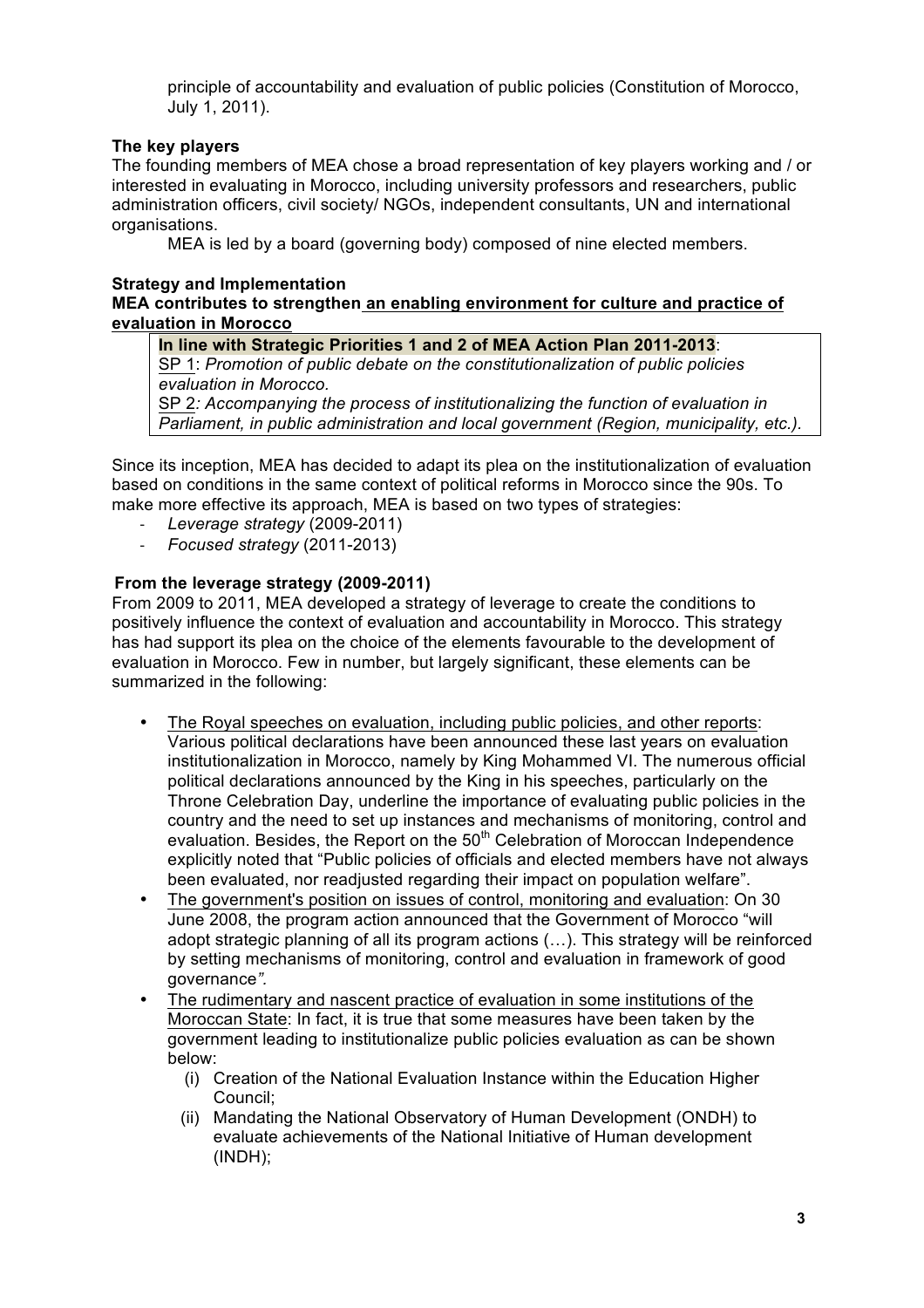(iii) Establishing M&E mechanisms within certain public administrations (Social Development Agency, Ministry of Equipment and Transport, etc.).

MEA has contributed to the creation of an enabling environment for the development of the culture of evaluation based on these policies. This strategy was combined with openness of the media to communicate the actions of MEA.

# **Towards a focused strategy (2011-2013)**

However, the engaged initiatives, for the meantime limited, do not yet allow speaking about a real structured process of evaluative functions. Among the limits, we can mention the following:

- Absence of evaluation institutional dispositions within the Prime Minister's Cabinet and the Parliament, in charge of appreciating current or emerging development sector strategies;
- Evaluation practice in Morocco has little incidence on the redefinition of public action;
- Lack of knowledge of the requirements of evaluative steps, particularly independence and credibility;
- The evaluation practice deals primarily with special projects and programs (i.e. National Initiative of Human Development, United Nations System, World Bank, etc…
- Difficult access to data;
- Absence of scientific research in the field of public policies evaluation.

In fact, the evaluative culture in the Moroccan politico-institutional landscape is still at its beginning. Except for some sectorial mechanisms for information collection, effective evaluation works remain very rare and are not rendered public. However, this situation will certainly improve thanks to the New Constitution of July 2011 where the term of evaluation is cited nine times and appears as one of the key thematics on which the State focuses its ambitions in order to renovate public affairs management. Later on, we will see how the MEA played a significant role in advocating for the constitutionalisation of evaluation.

After inclusion of the principle of public policy evaluation in the new Constitution of Morocco, MEA has a focused strategy based on evaluation and the conditions of its implementation. MEA is aware that the new strategy of the association must be focused, that is to say long-term and adaptive, sustained efforts and significant resources. This strategy will focus on a set of complementary actions:

- The principle of mandatory evaluation of public policies of both the State and territorial communes be inscribed in the New Moroccan Constitution;
- From now to 2013, the function of monitoring and evaluation will be organized within the future Parliament, Head of Government's Cabinet and public administrations and territorial communes (within the framework of the advanced regionalization, already in place);
- During the Moroccan Evaluation Week (SME 12 October 2012) the results of the study on evaluative function in Morocco was shared with participants and guests;
- Capacities of the Association's members and key partners will be reinforced through training workshops;
- Institutional and operational capacities of MEA will be reinforced;
- The content of MEA's website is transformed into an information space for exchange and sharing on evaluation issues in Morocco and abroad;
- The Centre for Development Evaluation resources will be able to provide research services on training and capacity building, in the field of monitoring and evaluation, according to international norms of quality.

### **MAE actions to enhance individual capacities**

#### **In line with Strategic Priorities 3 and 5 of MEA Action Plan 2011-2013**: SP 3: *Organization of the Second Moroccan Evaluation Week (SME12, October 2012).*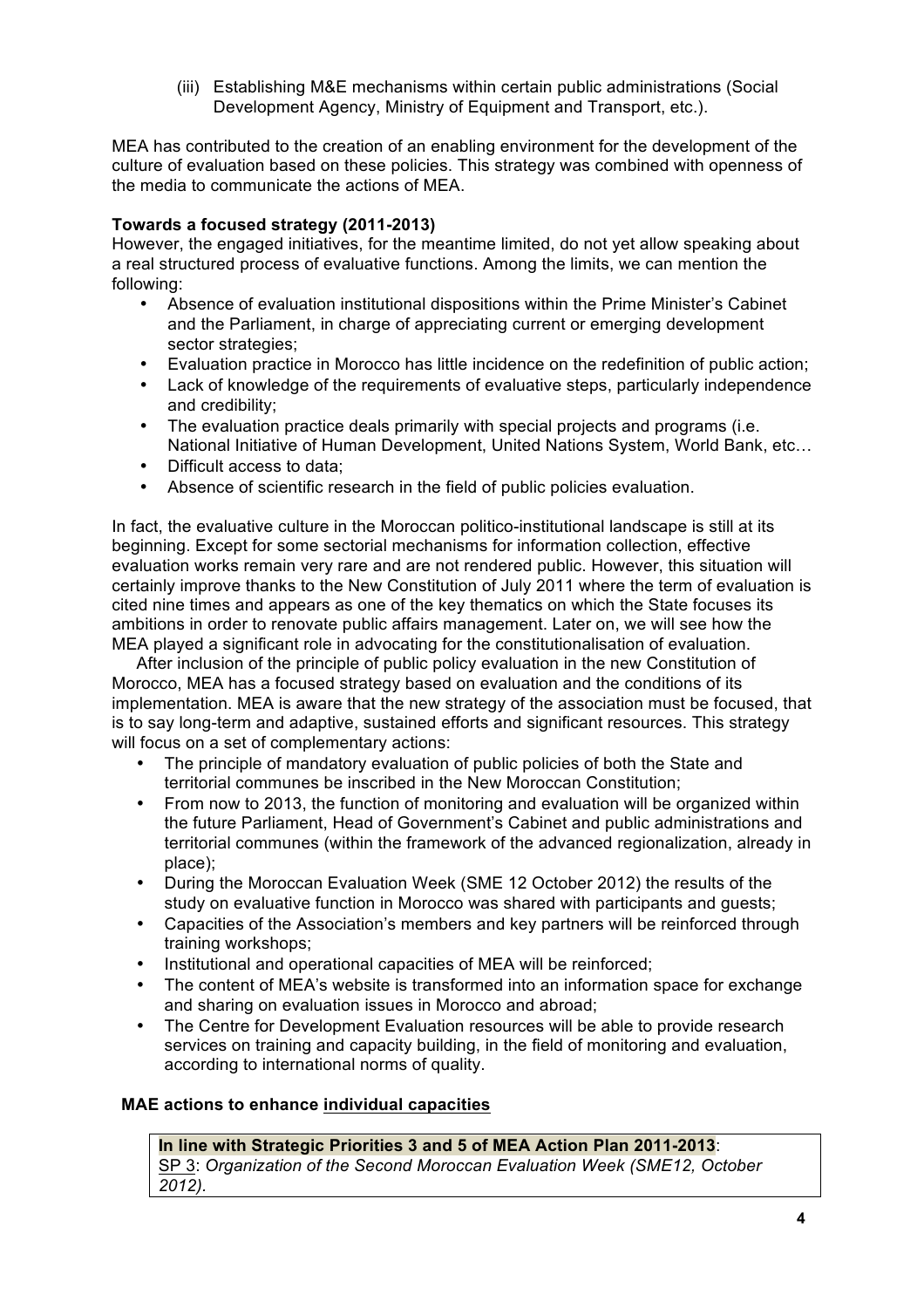SP 5: *Creation of the Centre for Development Evaluation Resources (CDER/CRED) : (i) providing evaluation training and (ii) promoting Research in Development Evaluation*.

- The SME10 included training to help strengthen national capacity assessment in Morocco. Four training workshops of two days brought together about 83 participants including 34% women. International experts in monitoring and evaluation led these workshops. These included Jean Serge Quesnel, Marie Gervais, Eric Monier and Denis Paillard.
- One day was devoted to a working group on "Criteria, norms, standards and ethical considerations" This workshop brought together 28 participants including 46% women. This workshop was facilitated by Prof. Ahmed Bencheikh and Mr Hicham Ait Mansour, UNICEF M&E Officer.
- During the SME12, MEA repeated the same experience and expand training and capacity building in evaluation. A workshop for exchange and sharing focused on the topic: "What professional requirements for the practice of evaluation in Morocco?"

### **Strengthening equity-focused and gender-sensitive evaluation systems and evaluations**

**In line with Strategic Priorities 1 and 2 of MEA Action Plan 2011-2013**:

SP2*: Accompanying the process of institutionalizing the function of evaluation in Parliament, in public administration and local government (Region, municipality, etc.).* SP 3: *Organization of the Second Moroccan Evaluation Week (SME12, October 2012).*

SP 5: *Creation of the Centre for Development Evaluation Resources (CDER/CRED) : (i) providing evaluation training and (ii) promoting Research in Development Evaluation*.

First, it is worth mentioning that MEA put parity between men and women in its statutes: "(...) *The executive board of the association is composed by promoting gender equity*." (Article 13 of MEA statutes).

MEA has contributed to:

- MEA's participation in official steering committees and validation of evaluation of social policies in Morocco (2009, 2010);
- MEA was selected as member of the scientific committee of "International Conference of Experts on the measurement and policy approaches to improve equity for the new generation in MENA" (Rabat, Morocco, May, 2012). The MENA-UNICEF and National Observatory organized this conference for Child Rights (Rabat, Morocco).
- Prof. Ahmed Bencheikh represented MEA within this scientific committee. He presented a scientific contribution entitled: "What methodological and ethical requirements to assess equity in social policy in Morocco?" International Conference of Experts on the measurement and policy approaches to improve equity for the new generation in MENA (Skhirat, Morocco, May, 2012).
- MEA has scheduled a panel during the SME12 (October 2012) on "Gender and Evaluation".
- The equity-focused and gender-sensitive components will be integrated into regular activities of CRED and the process of institutionalization of evaluation function in Morocco.

# **Strengthening MEA institutional capacity**

**In line with Strategic Priorities 1 and 2 of MEA Action Plan 2011-2013**: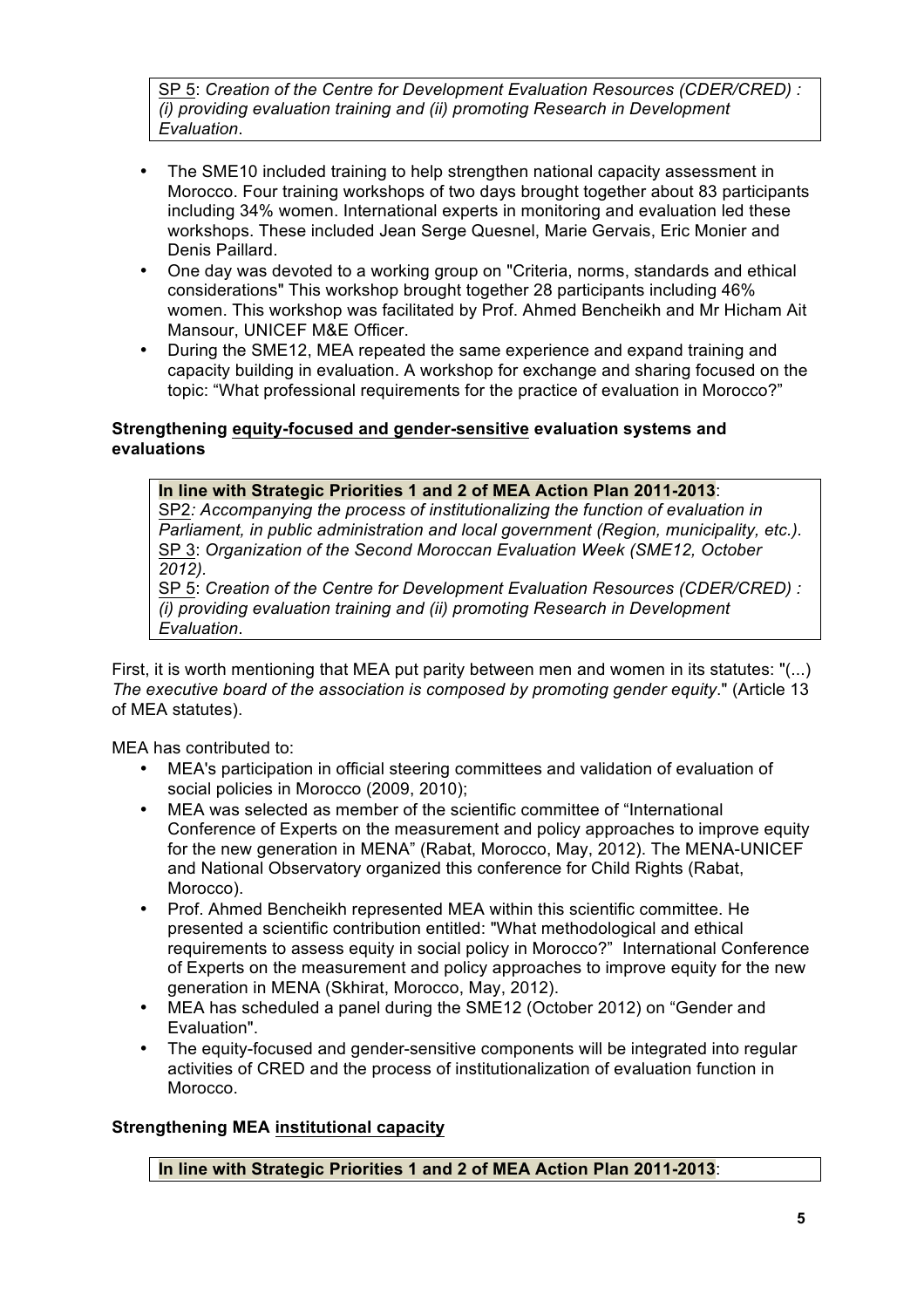SP 3: *Organization of the Second Moroccan second Evaluation Week (SME12, October 2012).*

SP4: *Reinforcement of institutional and operational capacities of the Moroccan Evaluation Association*.

SP 5: *Creation of the Centre for Development Evaluation Resources (CDER/CRED) : (i) providing evaluation training and (ii) promoting Research in Development Evaluation*.

The General Assembly (January 2011) set MEA strategic priorities for the next three years (2011-2013). This second phase of life is characterized by the association: increased resources, particularly the urgent need to strengthen its institutional capacity.

MEA is committed to strengthening institutional capacity through three complementary initiatives:

# **Governance and internal management of the MEA**

MEA is committed to the professionalization of its management and governance of its strategic action plan for 2011-2013. This choice was imposed on MEA due to the breadth and diversity of its operations and its financial and institutional partnerships. It became therefore necessary to opt for structuring internal management and organize the roles and responsibilities of members the boards of MEA.

Three decisions were made and are being tested since the last annual general elective MEA (May 24, 2012).

- 1.Organization roles and responsibilities of members of the executive board by creating two committees: (i) Committee of financial and accounting organization and (ii) Committee of the administrative organization.
- 2.Management of strategic issues by volunteers of the executive board according to their interests and availability.
- 3.Management team: MAE has established a task team made up of a program coordinator and an administrative and financial assistant.

Finally, MEA prepared internal rules to be adopted at the General Assembly meeting in October 2012.

The purpose of the internal rules is to better organize the roles and responsibilities of the executive board members, relationships with members and partners, norms, and ethical standards to meet, etc.

#### **Fundraising and institutional partnerships funds for the realization of the Action Plan (2011-2013) of MEA**

The president of MEA worked strongly for raising funds to enable the association to be in condition to perform its mission and achieve its strategic priorities. Moreover, he developed relationships with several organizations dedicated institutional evaluation in the world. The following table gives an idea of the work done since 2010.

| Relationships with other organizations |                                                                               |
|----------------------------------------|-------------------------------------------------------------------------------|
| <b>Memberships</b>                     | Partnerships                                                                  |
| AfrEA: institutional<br>member         | UNICEF, Rabat, Morocco                                                        |
| EvalMENA: member<br>founder            | European Union, Rabat, Morocco                                                |
| RFE: member founder                    | International Development Research Centre (IDRC),<br>Cairo, Egypt             |
| IOCE: member                           | Agència Catalana de Cooperació al Desenvolupament<br>(ACCD), Barcelona, Spain |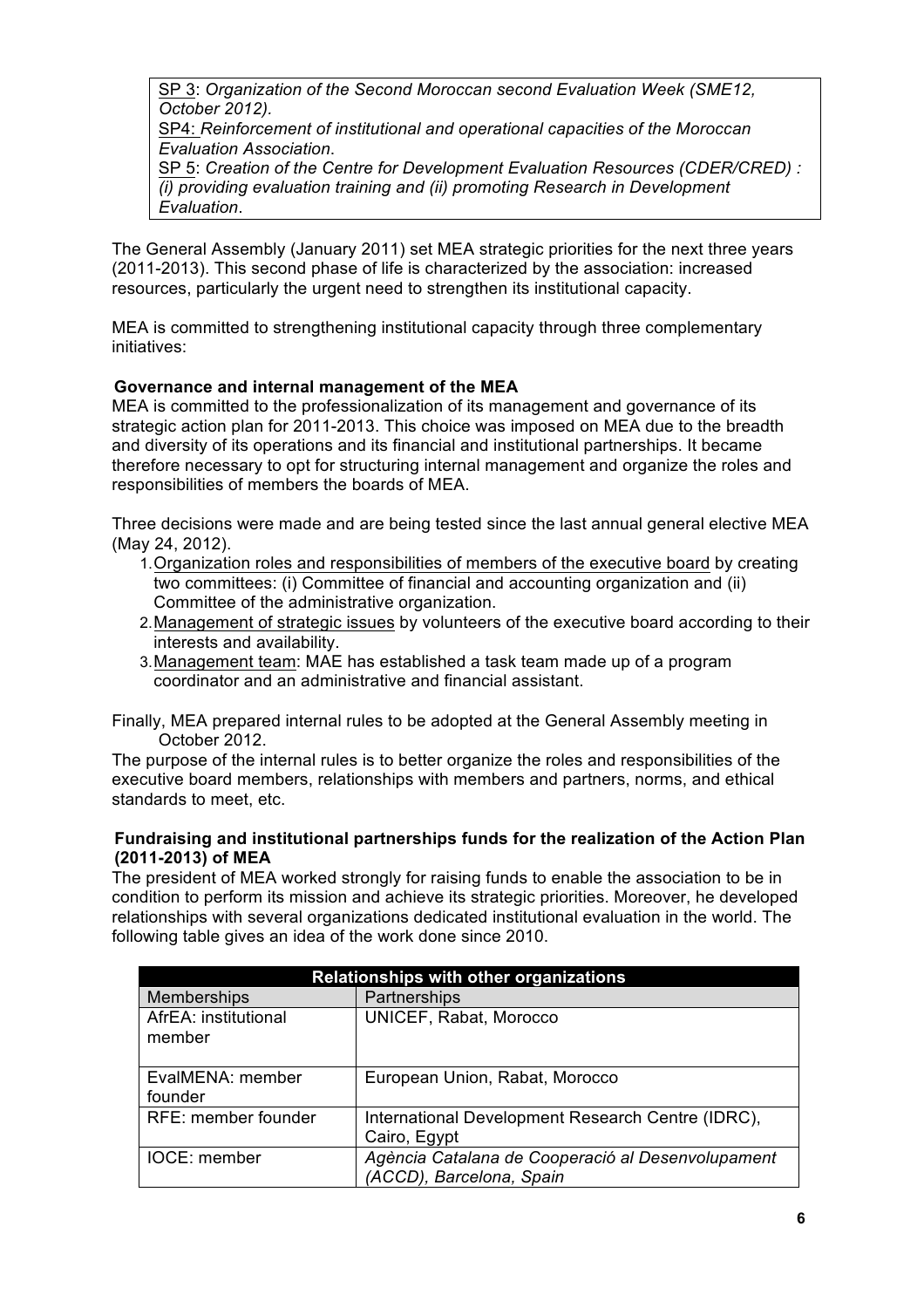| <b>IDEAS: member</b> | Observatoire Naional de Développement Humain,        |
|----------------------|------------------------------------------------------|
|                      | Rabat, Morocco                                       |
|                      | Observatoire National des Droits de l'Enfant, Rabat, |
|                      | Morocco                                              |

### **Structuring and sustaining activities of the MEA** (Training and research in development evaluation)

The establishment of the Evaluation of Development Resources Center EDRC/ *Centre de Ressources en Evaluation de Développement (CRED)* responds to the need for MEA to have a permanent structure for training and research in the field of development evaluation.

The main objectives are: (i) providing training in M&E, and managing for development results (MfDR) (ii) to help strengthen the quality of evaluation work in Morocco and (iii) promote action research on various methods and advances focused on equity-focused and gendersensitive evaluation systems and evaluations.

# **Bottlenecks/challenges**

Some of the key challenges that hampered our VOPE's capacity to contribute to the above strategy include the following:

- 1. The importance of activities and change of scale in organizing the MEA;
- 2. The professional work of the MEA;
- 3. The expectations of other actors of Moroccan society in terms of the evaluation of public policies in Morocco (Parliament, regions, civil society, women, youth, etc.);
- 4. The limited resources allocated for the functioning of the association.

# **Progress and Results:**

**Advocacy for the Constitutionalization of public policies and institutionalization of the function of evaluation.** Since its inception, the MEA has regularly advocated for the Constitutionalization of public policies evaluation through various national and international forums. On the other hand, MEA has regularly advocated the function of evaluation and the accountability in Morocco and abroad. (See lists of activities cited above).

### **Documents sharing:**

MEA shared its documents (Bylaws, conceptual document, strategic plan, memorandum, etc.) with others countries and networks, including Algeria, Niger, Tunisia, Senegal and Mauritania.

# **Support for formalisation and capacity building:**

In 2010 MEA supported the (non-formal) Yemenite Evaluation Society (YES) through two actions:

Workshop 1: Formalisation of YES (Bylaws, conceptual document, strategic plan). Workshop 2: Capacity building in norms and standards of evaluation.

# **Key Enabling Factors:**

The main strengths of MEA are:

- 1. Leadership and the belief of some founding members of MEA.
- 2. The experience and commitment of the current leadership of MEA to work deeply and continuously.
- 3. The credibility gained by our association during the current experience in advocacy on the institutionalization of the evaluation function in Morocco.

### **Innovations and Lessons Learned:**

- 1. A passion among a group of citizens engaged in the cause to be carried by the VOPE they want to develop.
- 2. A voluntary commitment of the founding members is essential for a successful VOPE.